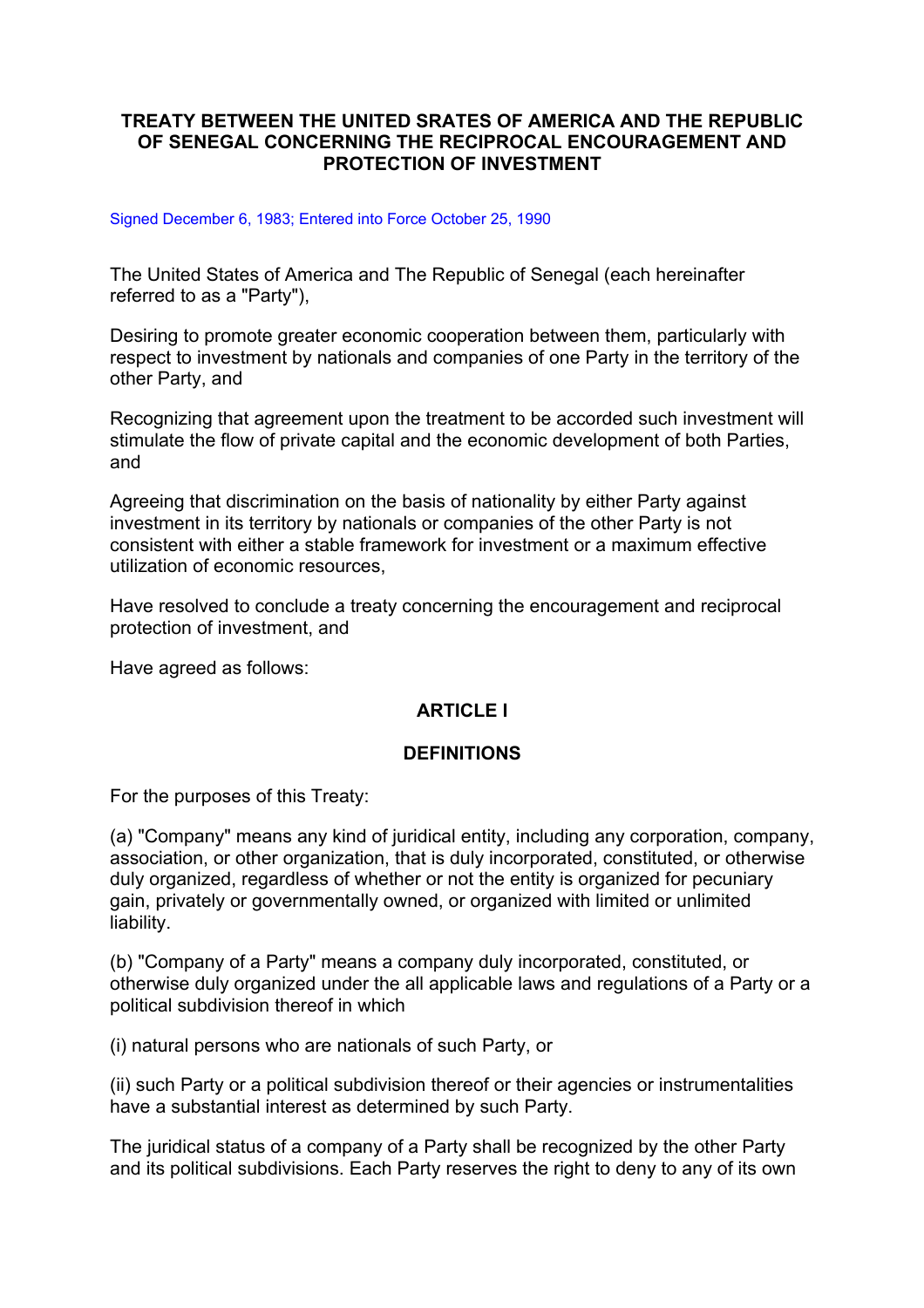companies or to a company of the other Party the advantages of this Treaty if nationals of any third country control such company. provided that, whenever one Party concludes that the benefits of this Treaty should not be extended to a company of the other Party for this reason, it shall promptly consult with the other Party to seek a mutually satisfactory resolution of the matter. This right shall not apply with respect to recognition of juridical status and access to courts.

(c) "Investment" means every kind of investment, owned or controlled directly or indirectly, including equity, debt, and service and investment contracts; and includes:

(i) tangible and intangible property, including rights, such as mortgages, liens and pledges;

(ii) a company or shares of stock or other interests in a company or interests in the assets thereof;

(iii) a claim to money or a claim to performance having economic value, and associated with an investment;

(iv) intellectual and industrial property rights, including rights with respect to copyrights, patents, trademarks, trade names, industrial designs, trade secrets and know-how, and goodwill;

(v) licenses and permits issued pursuant to law, including those issued for manufacture and sale of products;

(vi) any right conferred by law or contract, including rights to search for or utilize natural resources, and rights to manufacture, use and sell products; and

(vii) returns which are reinvested.

Any alteration of the form in which assets are invested or reinvested shall not affect their character as investment. (d) "Own or control" means ownership or control that is direct or indirect, including ownership or control exercised through subsidiaries or affiliates, wherever located. (e) "National" of a Party means a natural person who is a national of a Party under its applicable law. (f) "Return" means an amount derived from or associated with an investment, including profit; dividend; interest; capital gain; royalty payment; management, technical assistance or other fee; and payment in kind.

#### **ARTICLE II**

#### **TREATMENT OF INVESTMENT**

1. Each Party shall endeavor to maintain a favorable environment for investments in its territory by nationals and companies of the other Party and shall permit such investments to be established and acquired on terms and conditions that accord treatment no less favorable than the treatment it accords in like situations to investments of its own nationals or companies, and no less favorable than the treatment it accords in like situations to investments of nationals or companies of any third country.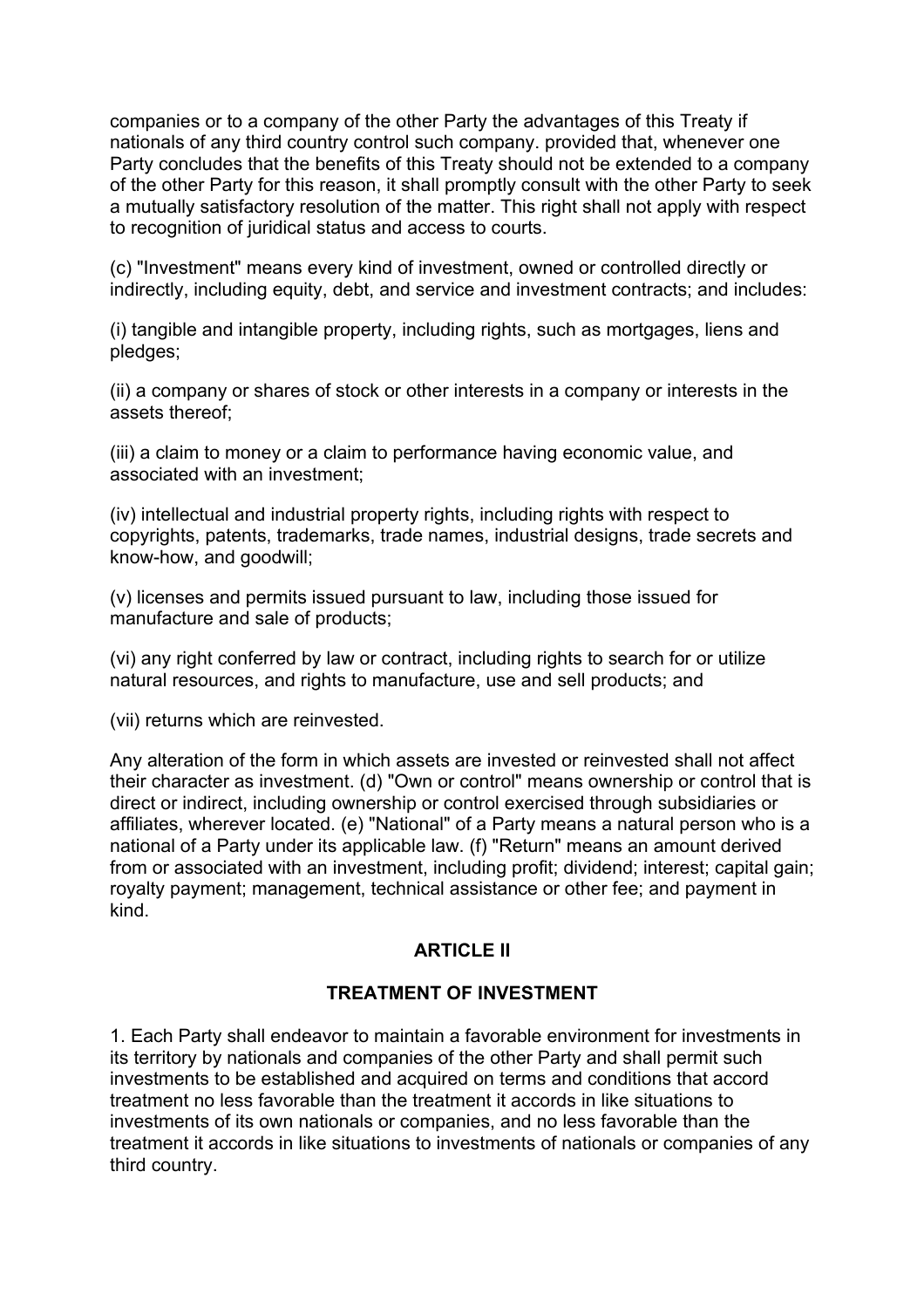2. Each Party shall accord existing or new investments in its territory of nationals or companies of the other Party, and associated activities, treatment no less favorable than that which it accords in like situations to investments and associated activities of its own nationals or companies, and no less favorable than that which it accords in like situations to investments and associated activities of nationals or companies of any third country. Associated activities include:

(a) the establishment, control and maintenance of branches, agencies, offices, factories or other facilities for the conduct of business;

(b) the organization of companies under applicable laws and regulations; the acquisition of companies or interests in companies or in their property; and the management, control, maintenance, use, enjoyment and expansion, and the sale, liquidation, dissolution or other disposition, of companies organized or acquired;

(c) the making, performance and enforcement of contracts;

(d) the acquisition (whether by purchase, lease or otherwise),ownership and disposition (whether by sale, testament or otherwise), of personal property of all kinds, both tangible and intangible;

(e) the leasing of real property appropriate for the conduct of business;

(f) the acquisition, maintenance and protection of copyrights, patents, trademarks, trade secrets, trade names, licenses and other approvals of products and manufacturing processes, and other industrial property rights; and

(g) the borrowing of funds, the purchase and issuance of equity shares, and the purchase of foreign exchange for imports.

3. (a) Notwithstanding the preceding provisions of this Article, each Party reserves the right to maintain limited exceptions to the standard of treatment otherwise required if such exceptions fall within one of the sectors or matters listed in the Annex to this Treaty. Each Party agrees to notify the other Party of all such exceptions at the time this Treaty enters into force. Moreover, each Party agrees to notify the other Party of any future exceptions falling within the sectors or matters listed in the Annex, and to maintain the number of such exceptions at a minimum. Other than with respect to ownership of real property, the treatment accorded pursuant to this subparagraph shall not be less favorable than that accorded in like situations to investments and associated activities of nationals or companies of any third country. However, either Party may require that rights to engage in mining activities on the public domain shall be dependent on reciprocity.

(b) No exception introduced after the date of entry into force of this treaty shall apply to investments of nationals or companies of the other Party existing in that sector at the time the exception becomes effective.

4. Investment of nationals and companies of either Party shall at all times be accorded fair and equitable treatment and shall enjoy full protection and security in the territory of the other Party. The treatment, protection and security of investment shall be in accordance with applicable national laws, and shall in no case be less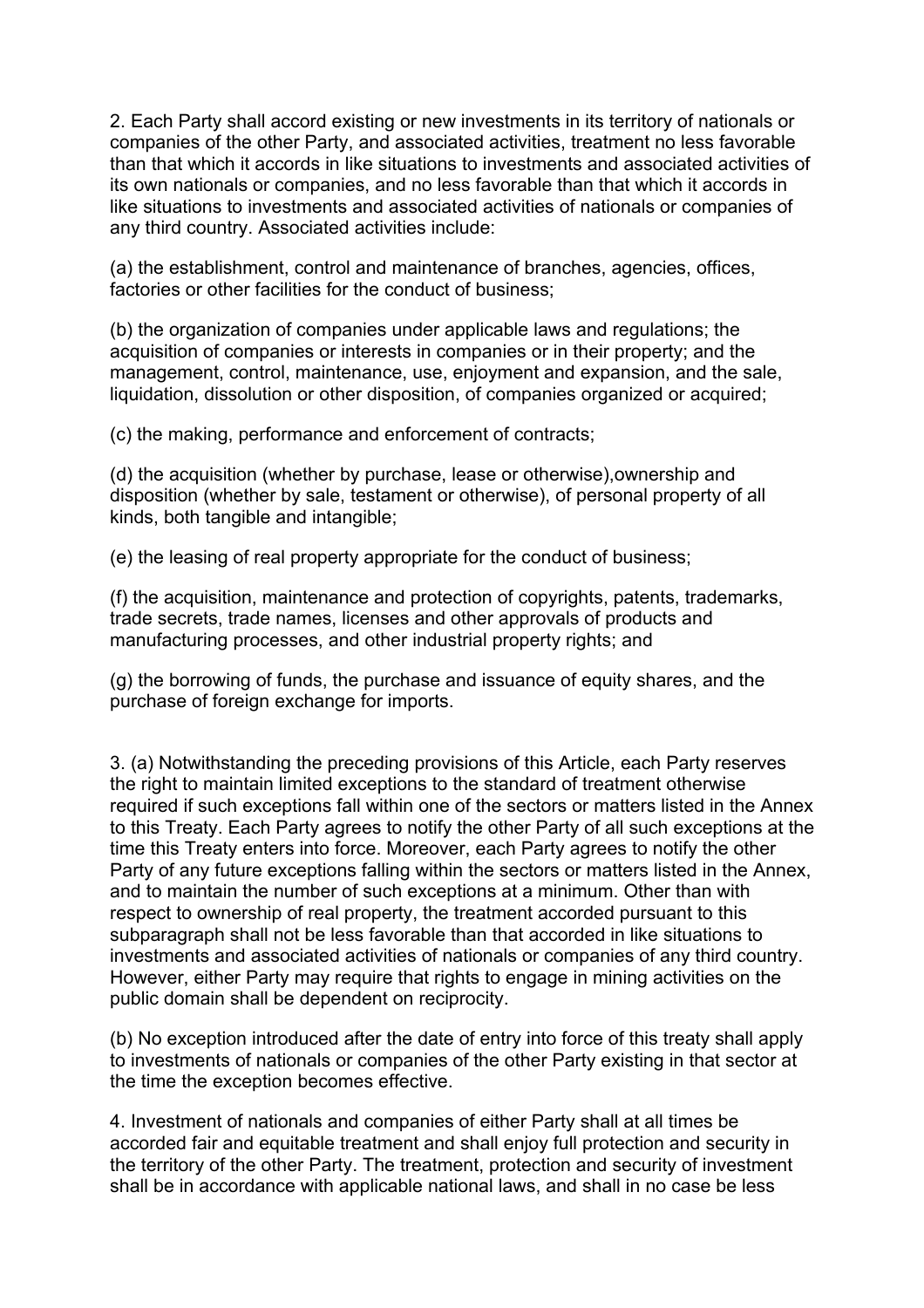than that required by international law. Neither Party shall in any way impair by arbitrary and discriminatory measures the management, operation, maintenance, use, enjoyment, acquisition, expansion or disposal of investment made by nationals or companies of the other Party. Each Party shall observe any engagement it may have entered into with regard to investment of nationals or companies of the other Party.

5. (a) Nationals of either Party shall be permitted to enter and to remain in the territory of the other Party for the purpose of establishing, developing, directing, administering or advising on the operation of an investment to which they, or a company of the first Party that employs them, have committed or are in the process of committing a substantial amount of capital or other resources.

(b) The rights set forth in this paragraph shall be exercised in accordance with the requirements of the laws and regulations of the parties relating to the entry and sojourn of aliens. The provisions of this paragraph shall be subject to the right of either Party to exclude or expel aliens on grounds related to the maintenance of public order, the protection of the public health, safety or morals, or national security.

6. Nationals and companies of either Party shall be permitted to engage, within the territory of the other Party, professional, technical and managerial personnel of their choice, regardless of nationality, for the particular purpose of rendering professional, technical and managerial assistance necessary for the planning and operation of investments. Companies which are incorporated, constituted. or otherwise organized under the applicable laws or regulations of one Party, and which are owned or controlled by nationals or companies of the other Party, shall be permitted to engage, within the territory of the first Party, top managerial personnel of their choice regardless of nationality:

7. The Parties recognize that, consistent with paragraphs 1 and 2 of this Article, conditions of competitive equality should be maintained where investments owned or controlled by a Party or its agencies or instrumentalities are in competition, within the territory of such Party, with privately owned or controlled investments of nationals or companies of the other Party.

8. Neither Party shall impose performance requirements as a condition of establishment, expansion or maintenance of investments owned by nationals or companies of the other Party, which require or enforce commitments to export goods produced, or which specify that goods or services must be purchased locally, or which impose any other similar requirements.

9. In order to maintain a favorable environment for investments in its territory by nationals or companies of the other Party, each Party shall provide effective means of asserting claims and enforcing rights with respect to investment agreements, investment authorizations and properties. Each Party shall grant to nationals or companies of the other Party, on terms and conditions no less favorable than those which it grants in like situations to its own nationals or companies, and no less favorable than those which it grants in like situations to nationals or companies of any third country, the right of access to its courts of justice, administrative tribunals and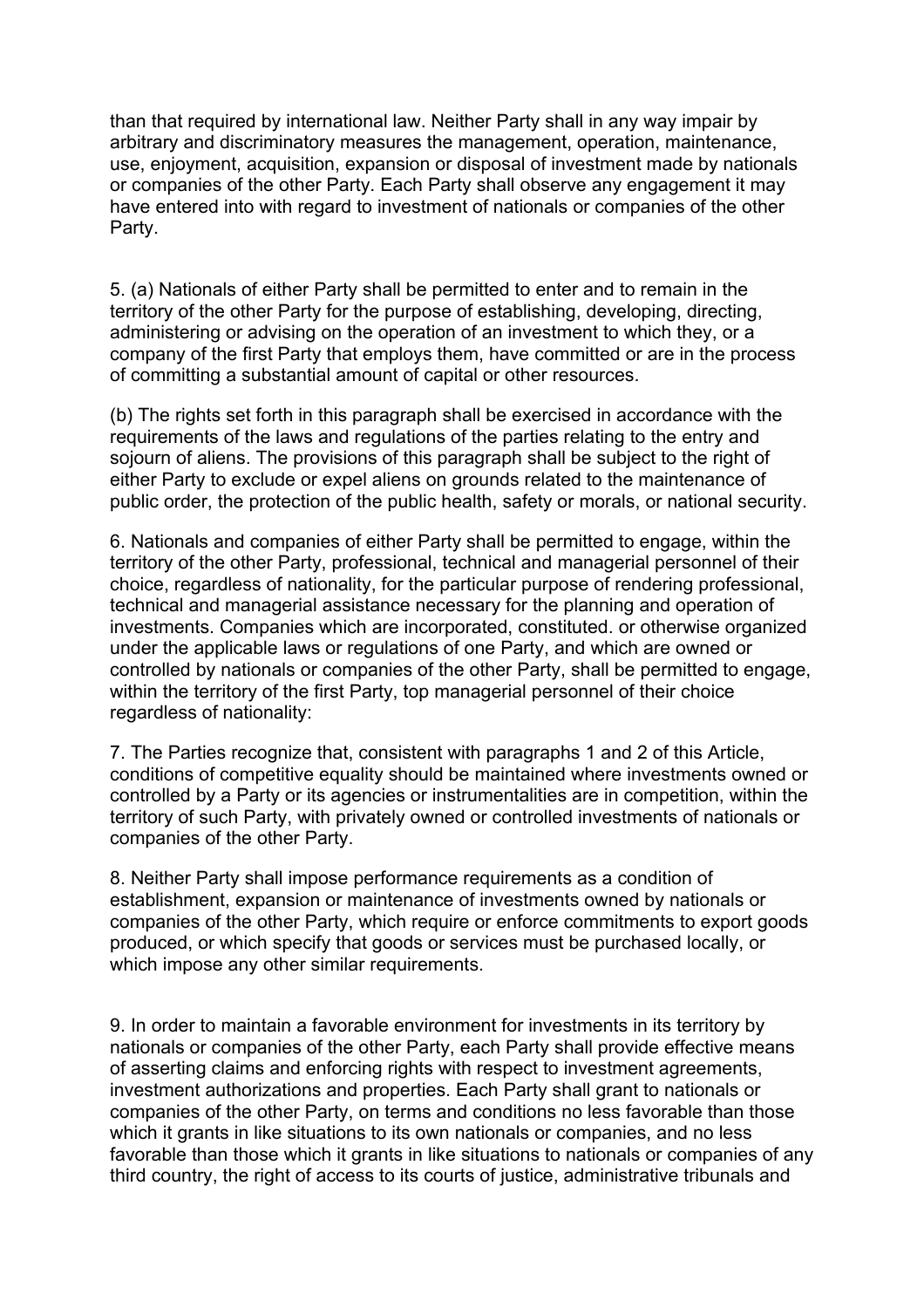agencies, and all other bodies exercising adjudicatory authority, and the right to employ persons of their choice, who otherwise qualify under applicable laws and regulations of the forum regardless of nationality, for the purpose of asserting claims, and enforcing rights, with respect to their investments.

10. Each party shall make public by existing official means all laws, regulations, administrative practices and procedures, and adjudicatory decisions that pertain to or affect investments in its territory of nationals or companies of the other Party. 11. The treatment accorded by a Party to nationals or companies of the other Party under the provisions of paragraphs 1 and 2 of this Article shall in any State, Territory, possession, or political or administrative subdivision of the Party be the treatment accorded therein to companies incorporated, constituted or otherwise duly organized in other States, Territories, possessions, or political or administrative subdivisions of the Party.

### **ARTICLE III**

#### **COMPENSATION FOR EXPROPRIATION**

1. No investment or any part of an investment of a national or a company of either Party shall be expropriated or nationalized by the other Party or subjected to any other measure or series of measures, direct or indirect, tantamount to expropriation (including the levying of taxation, the compulsory sale of all or part of an investment, or the impairment or deprivation of its management, control or economic value), all such measures hereinafter referred to as "expropriation," unless the expropriation;

- (a) is done for a public purpose;
- (b) is accomplished under due process of law;
- (c) is not discriminatory;

(d) does not violate any specific provision on contractual stability or any specific provision on expropriation contained in an investment agreement between the national or company concerned and the Party making the expropriations; and

(e) is accompanied by prompt, adequate and effective compensation.

Compensation shall be equivalent to the fair market value of the expropriated investment. The calculation of such compensation shall not reflect any reduction in such fair market value do to either prior public notice of announcement of the expropriatory action, or the occurrence of the events that constitute or resulted in the expropriatory action. Such compensation shall be paid without delay, shall be effectively realizable, shall bear current interest from the date of the expropriation at a commercially reasonable rate, and shall be freely transferable at the prevailing market rate of exchange on the date of expropriation.

2. If either Party expropriates the investment of any company duly incorporated, constituted or otherwise duly organized in its territory, and if nationals or companies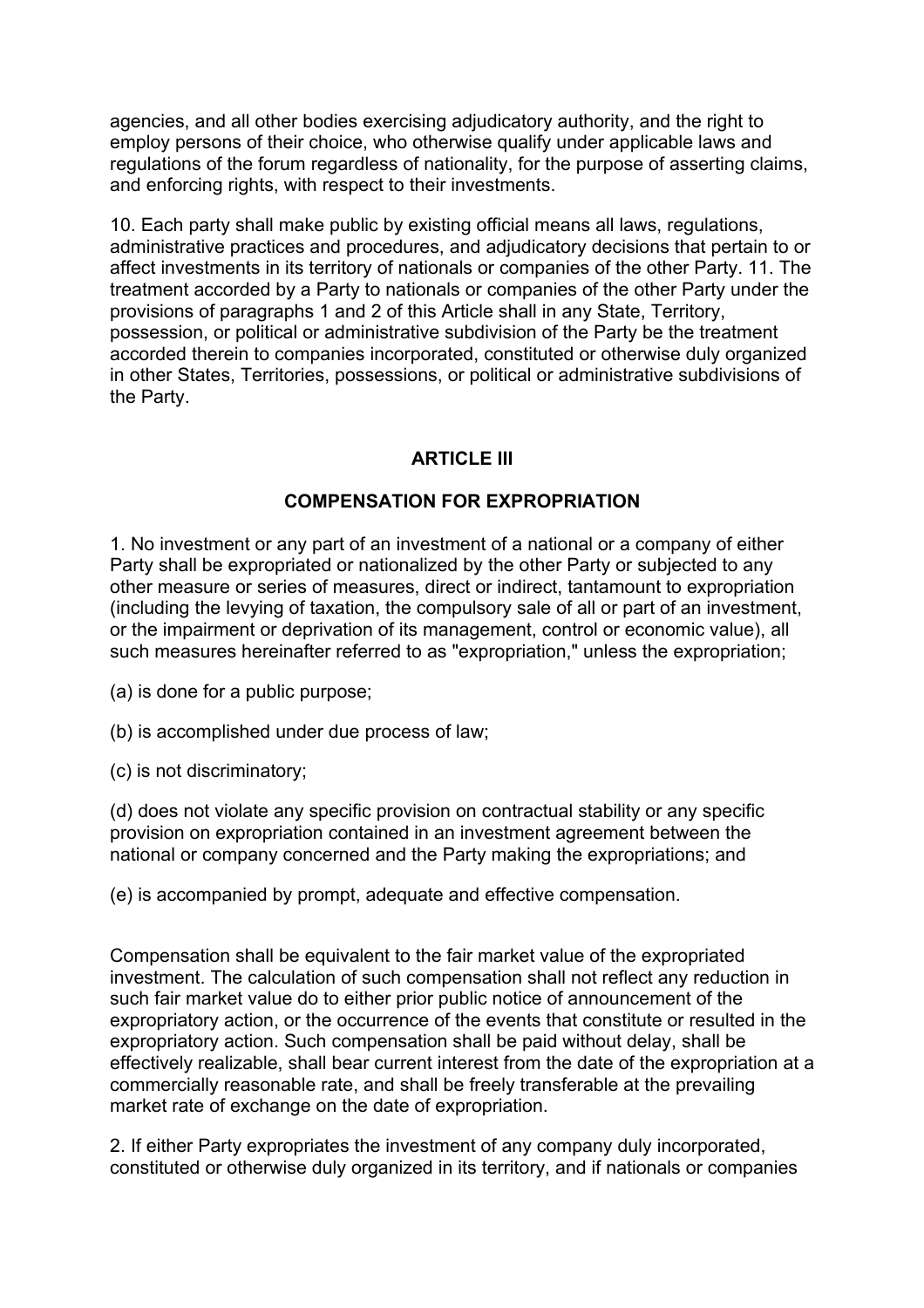of the other Party, directly or indirectly, own, hold or have other rights with respect to the equity of such company, the Party within whose territory the expropriation occurs shall ensure that such nationals or companies of the other Party receive compensation in accordance with the provisions of the preceding paragraph.

3. Subject to the dispute settlement provisions of any applicable agreement, a national or company of either Party that asserts that all or part of its investment in the territory of the other Party has been expropriated shall have a right to prompt review by the appropriate judicial or administrative authorities of such other Party to determine whether any such expropriation has occurred and, if so, whether such expropriation, and any compensation therefor, conforms to the provisions of the present Treaty.

## **ARTICLE IV**

### **COMPENSATION FOR DAMAGES DUE TO WAR AND SIMILAR EVENTS**

" 1. Nationals or companies of either Party whose investments in the territory of the other Party suffer" (a) damages due to war or other armed conflict between such other Party and a third country, or (b) damages due to revolution, state of national emergency, revolt, insurrection, riot or act of terrorism in the territory of such other Party, shall accorded treatment no less favorable than that which such other Party accords to its own nationals or companies and no less favorable than that which it accords to nationals or companies of any third country in matters concerning restitution, indemnification, compensation or other appropriate settlement with respect to such damages.

2. In the event that such damages result from:

(a) a requisitioning of property by the other Party's forces or authorities, or

(b) destruction of property by the other Party's forces or authorities which was not caused in combat action or was not required by the necessity of the situation,

the national or company shall be accorded restitution or compensation consistent with Article III.

3. The payment of any indemnification, compensation or other settlement pursuant to this Article shall be freely transferable.

### **ARTICLE V**

#### **TRANSFERS**

1. Each Party shall permit all transfers related to an investment in its territory of a national or company of the other Party to be made freely and without delay into and out of its territory. Such transfers include the following: returns; compensation; payments made arising out of a dispute concerning an investment; payments made under a contract, including amortization of principal and accrued interest payments made pursuant to a loan agreement; amounts to cover expenses relating to the management of the investment; royalties and other payments derived from licenses,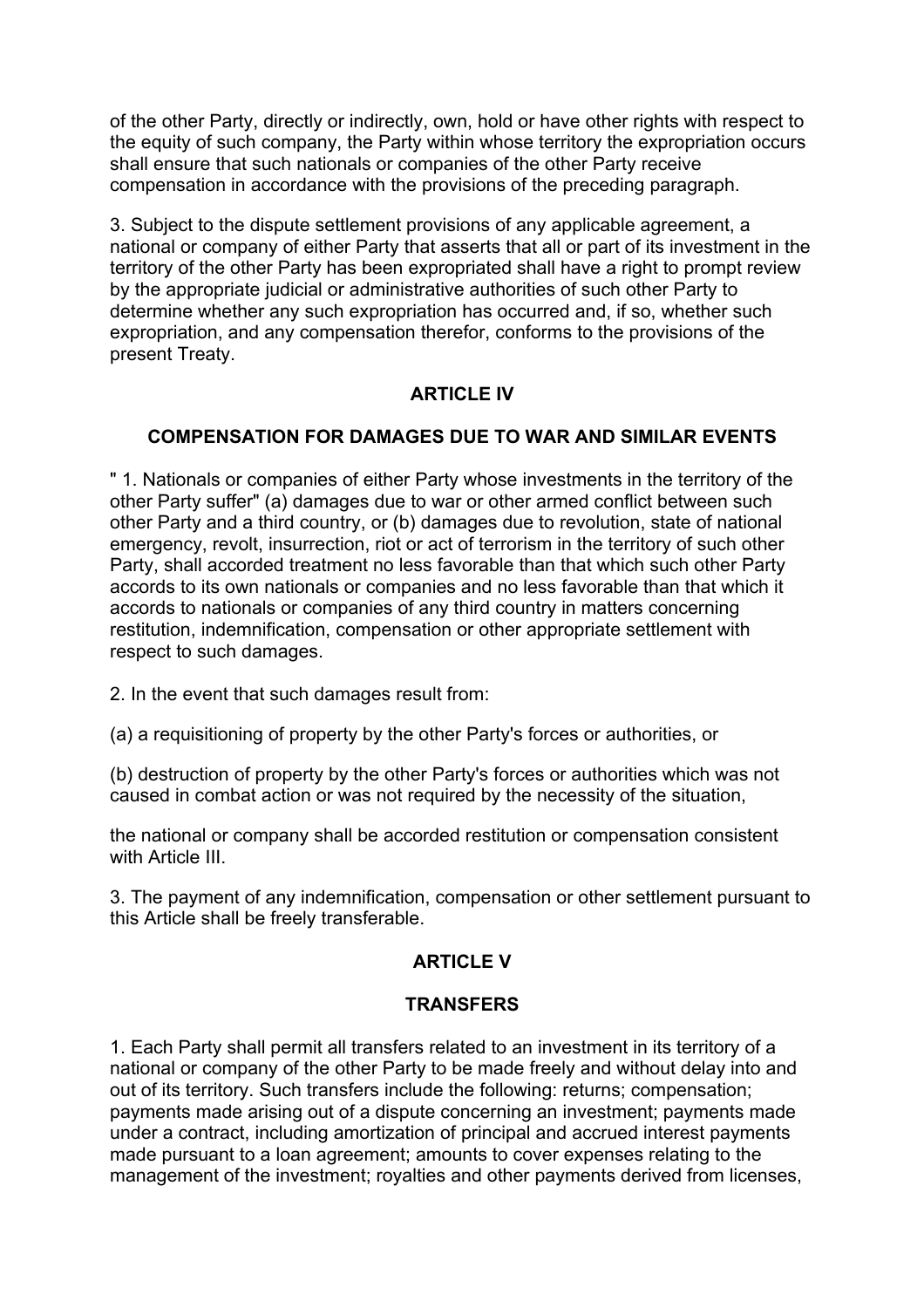franchises or other grants of rights or from administrative or technical assistance agreements, including management fees; proceeds from the sale of all or any part of an investment and from the partial or complete liquidation of the investment concerned, including any incremental value; additional contributions to capital necessary or appropriate for the maintenance or development of an investment.

2. To the extent that a national or company of either Party has not made another arrangement with the appropriate authorities of the other Party in whose territory the investment of such national or company is situated, currency transfers made pursuant to paragraph I of this Article shall be permitted in a currency or currencies to be selected by such national or company. However, transfer of the proceeds from a total or partial liquidation of an investment shall be permitted in any freely usable currency chosen by the Party receiving the investment. Except as provided in Article III, transfers made pursuant to paragraph 1 of this Article shall be made at the prevailing market rate of exchange on the date of transfer with respect to spot transactions in the currency or currencies to be transferred.

3. Notwithstanding the preceding paragraphs, either Party may maintain laws and regulations:

(a) prescribing procedures to be followed concerning transfers permitted by this Article, including verifications by the authorities responsible for the control of foreign exchange provided that such procedures are carried out without delay by the Party concerned and do not impair the substance of the rights set forth in paragraphs 1 and 2 of this Article;

(b) requiring reports of currency transfer; and

(c) imposing income taxes by such means as a withholding tax applicable to dividends or other transfers. Furthermore, either Party may protect the rights of creditors, or ensure the satisfaction of judgments in adjudicatory proceedings, through the equitable, nondiscriminatory and good faith application of its law.

### **ARTICLE VI**

### **CONSULTATIONS AND EXCHANGE OF INFORMATION**

1. The Parties agree to consult promptly, on the request of either, to resolve any disputes in connection with the Treaty, or to discuss any matter relating to the interpretation or application of tire Treaty, including any matter or procedures, adjudicatory decisions, or policies of one Party that pertain to or affect investments of nationals or companies of the other Party.

2. If one Party requests in writing that the other Party supply information in its possession concerning investments in its territory by nationals or companies of the Party making the request, then the other Party shall, consistent with its applicable laws and regulations and with due regard for business confidentiality, endeavor to establish appropriate procedures and arrangements for the provision of any such information.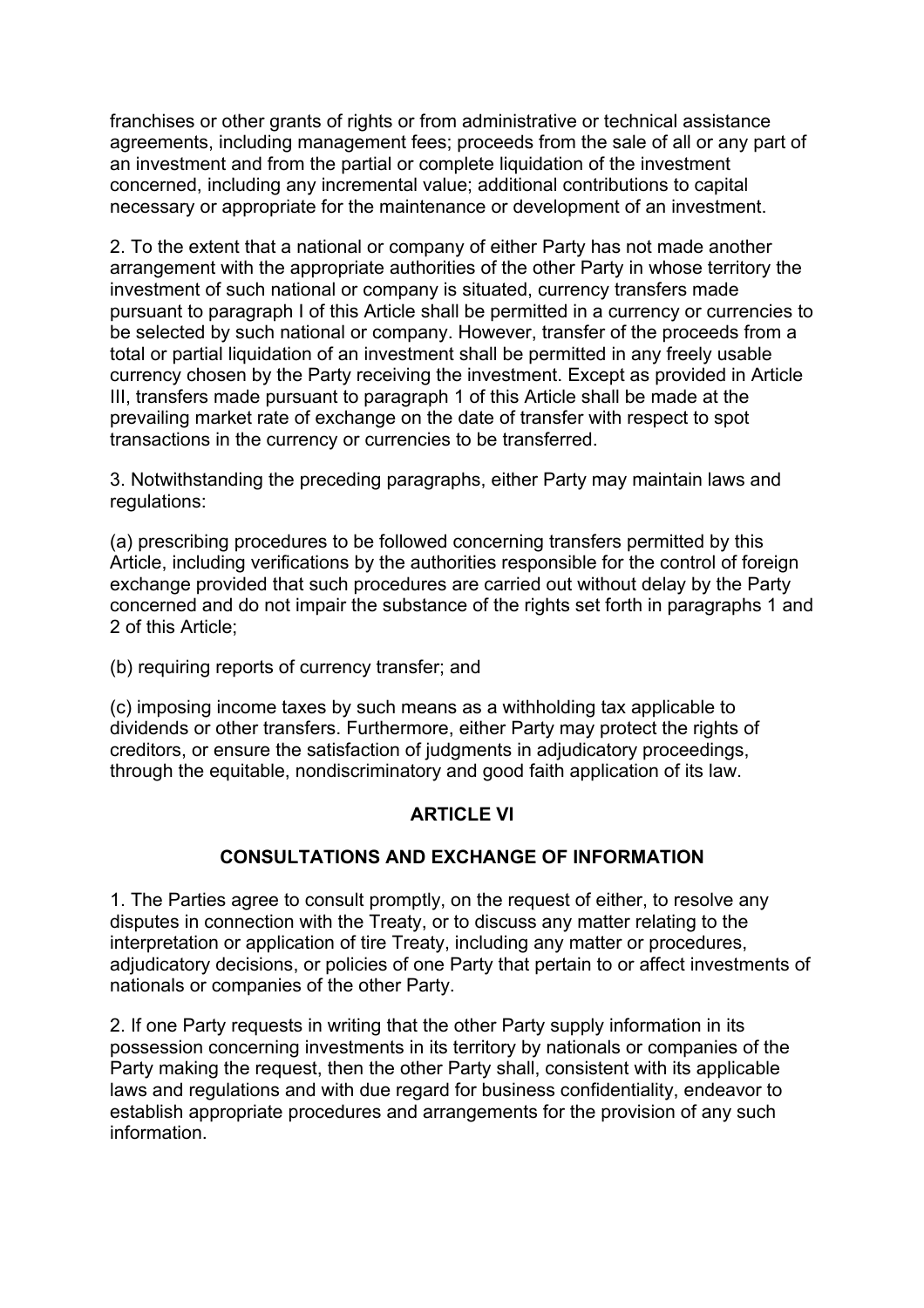3. It is the intention of the two Parties to consult periodically about the status of this Treaty and its application. For this purpose, there will be consultations, at a time and place to be determined by mutual accord, between representatives of the two Parties every two years beginning from the date this Treaty enters into force.

### **ARTICLE VII**

### **SETTLEMENT OF INVESTMENT DISPUTES BETWEEN ONE PARTY AND A NATIONAL OR COMPANY OF THE OTHER PARTY**

1. For purposes of this Article, an investment dispute is defined as a dispute involving the interpretation or application of an investment agreement between a Party and a national or company of the other party; the interpretation or application of any investment authorization granted by the competent authority of a Party to such a national or company; or an alleged breach of any right conferred or created by this Treaty with respect to an investment.

2. In the event of an investment dispute between a Party and a national or company of the other Party with respect to an investment of such national or company in the territory of such Party, the parties to the dispute shall initially seek to resolve the dispute by consultation and negotiation. They may, upon the initiative of either of them and as a part of their consultation and negotiation, agree to rely upon nonbinding, third-party procedures, such as the fact-finding facility available under the Rules of the Additional Facility ("Additional Facility") of the International Centre for the Disputes ("Centre"). If the dispute cannot be resolved through consultation and negotiation, then it shall be submitted for settlement in accordance with the applicable dispute-settlement procedures upon which the parties have previously agreed. In the case of expropriation by either Party, any dispute-settlement procedures specified in an investment agreement between such Party and Such national or company shall remain binding and shall be enforceable in accordance with the terms of the investment agreement and relevant provisions of domestic laws of such Party and treaties and other international agreements regarding enforcement of arbitral awards to which such Party has subscribed.

3. (a) Each Party hereby consents to the submission of any dispute between such Party and a national or company of the other Party to the Centre for settlement by conciliation or binding arbitration if, at any time after six months from the date upon which the dispute arose:

(i) the dispute has not, for any reason, been submitted for settlement in accordance with any applicable dispute settlement procedures previously agreed to by the parties to the dispute; and

(ii) the national or company concerned has not brought the dispute before the courts of justice or other competent tribunals of the Party that is a party to the dispute.

If the national or company concerned consents in writing to the submission of the dispute to the Centre in the circumstances set forth above, either party to the dispute may institute proceedings before the Centre by addressing a request to this effect to the Secretariat of the Centre following the required procedures of Articles 28 and 36 of the Convention on the Settlement of Investment Disputes between States and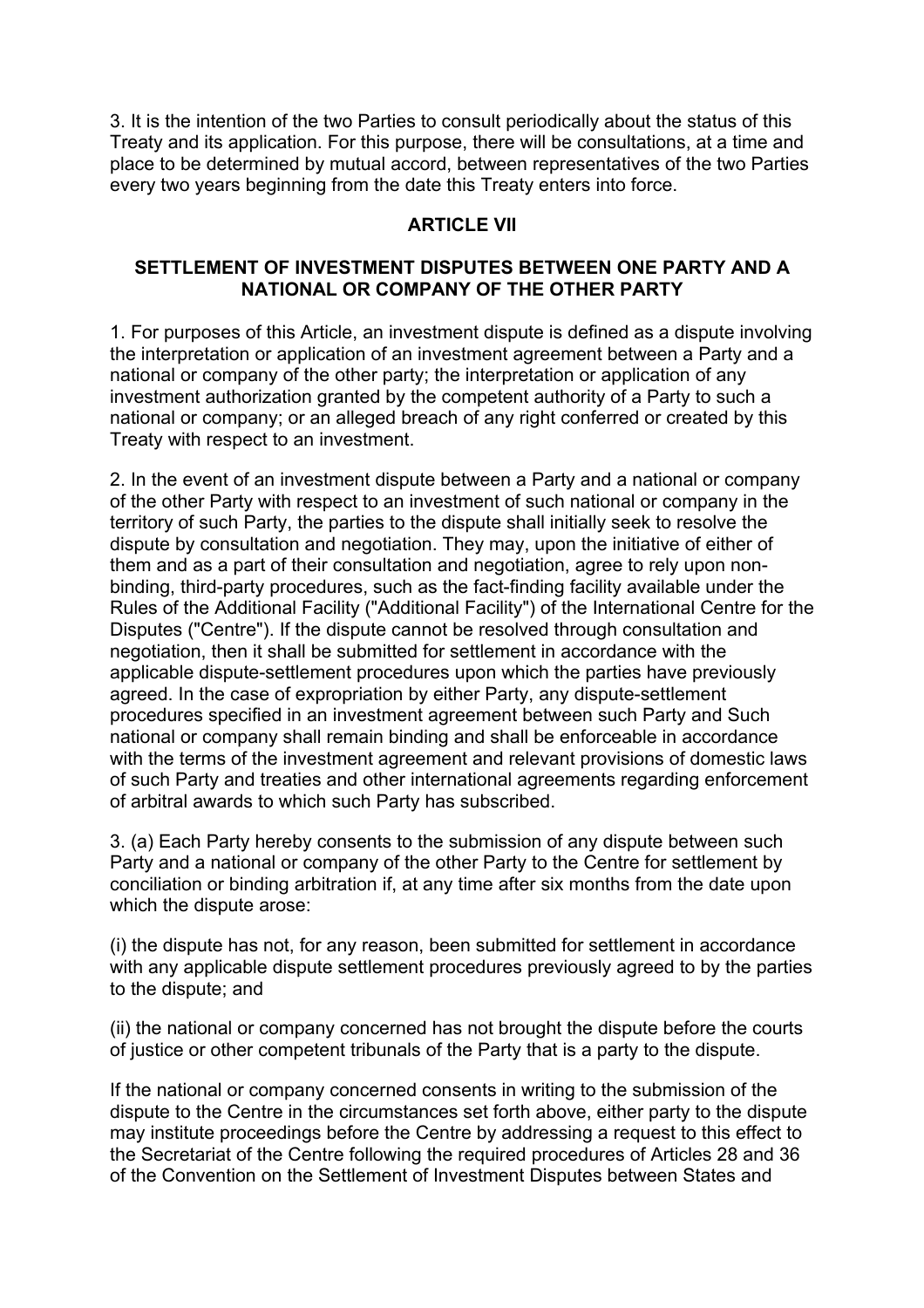Nationals of Other States done at Washington March 18, 1965 ("the Convention"). If the parties disagree over whether conciliation or binding arbitration is the more appropriate procedure to be employed, the opinion of the national or company concerned shall prevail.

(b) Conciliation or binding arbitration of such disputes shall be done in accordance with the provisions of the Convention and the Regulations and Rules of the Centre.

4. A Party that is party to an investment dispute may not, at any stage of an arbitration or other dispute settlement procedure, raise as a defense the fact that the national or company that is the other party to the dispute has received or will receive, pursuant to an insurance contract, indemnification for all or part of its damages.

5. For the purposes of this Article, a company that is constituted or created by virtue of the law in force in the jurisdiction of one of the Parties but that, before the dispute arose, was owned or controlled by nationals or companies of the other Party, shall be treated as a national or company of such other Party.

6. The provisions of this Article shall not apply to a dispute arising:

(a) under the export credit, guarantee or insurance programs of the Export-Import Bank of the United States, or

(b) under other official credit, guarantee or insurance arrangements pursuant to which the Parties have agreed to other-means of settling disputes.

### **ARTICLE VIII**

#### **SETTLEMENT OF DISPUTES BETWEEN THE PARTIES CONCERNING INTERPRETATION OR APPLICATION OF THIS TREATY**

1. Any dispute between the Parties concerning the interpretation or application of this Treaty should, if possible, be resolved through diplomatic channels.

2. If the dispute between the Parties cannot be resolved through the aforesaid means, it shall be submitted at the request of either Party to an arbitral tribunal for binding decision.

3. The tribunal shall be established for each case as follows: Within two months of receipt of a request for arbitration, each Party shall designate a member of the tribunal. These two members shall then choose a national of a third state who, with the agreement of the two Parties, shall be appointed president of the tribunal. The president shall be appointed within two months of the date of the designation of the other two members.

4. If the appointments required by the paragraphs of this Article have not been made within the time specified, either of the Parties may, in the absence of any other agreement, request that the President of the, International Court of Justice make the required appointments. If the President is a national of one of the Parties or if he is prevented for whatever reason from carrying out the aforesaid functions, the Vice President shall be asked to make the required appointments. If the Vice President is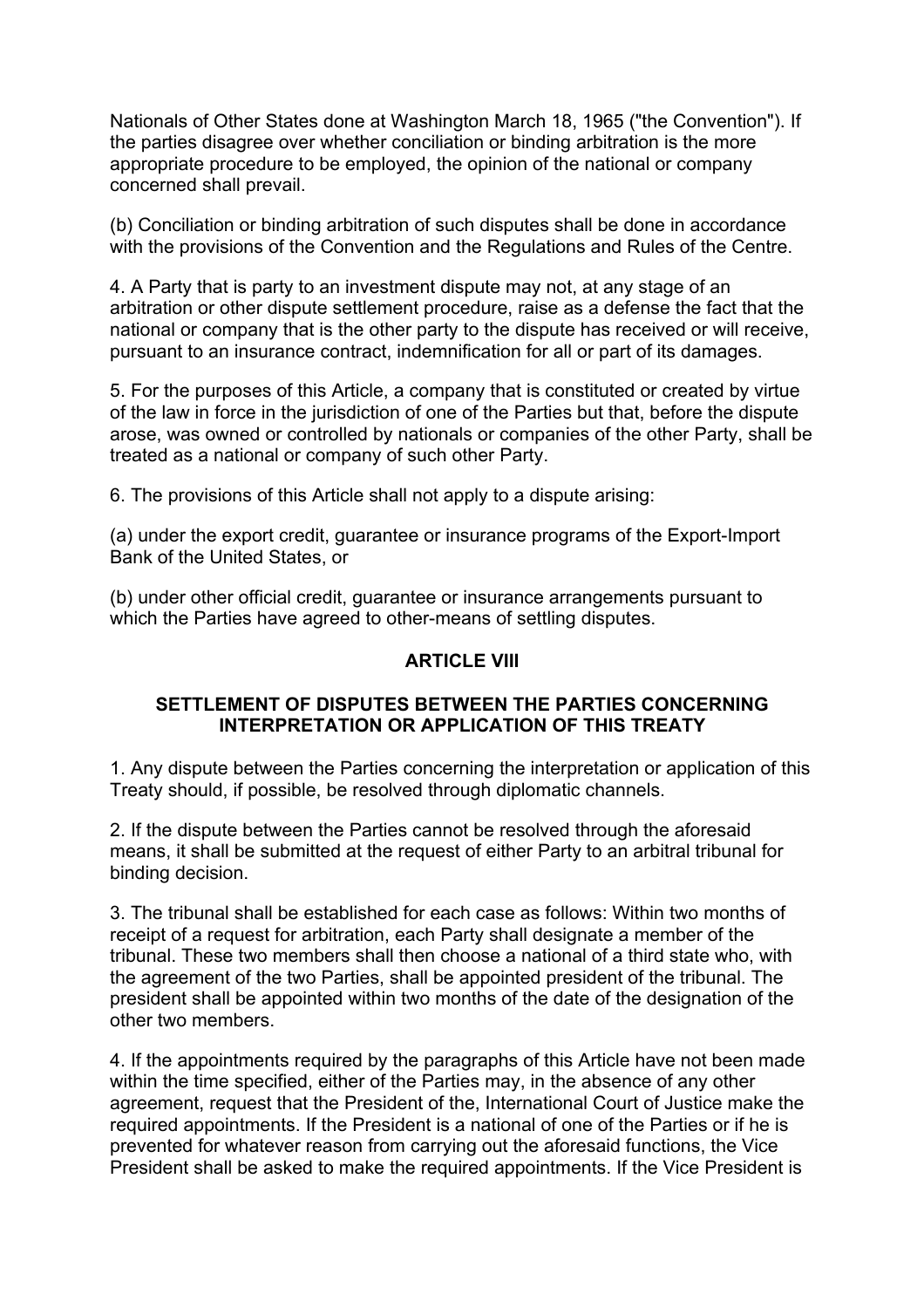in the same situation, the next ranking member of the Court who is not a national of one of the Parties shall be asked to make the required appointments. In the event that an arbitrator resigns or is for any reason unable to perform his duties, a replacement shall be appointed within thirty days, utilizing the same method by which the arbitrator being replaced was appointed.

5. The Parties may agree to specific arbitral procedures. In the absence of such agreement, the Model Rules on Arbitral Procedure adopted by the United Nations International Law Commission in 1958 ("Model Rules") and commended to Member States by the United Nations General Assembly in Resolution 1262 (XIII) shall govern. To the extent that procedural questions are not resolved by this Article or the Model Rules, they shall be resolved by the tribunal.

6. The tribunal shall take its decisions according to the provisions of this Treaty and of any other agreements between the Parties that are relevant and applicable, as well as according to the rules and principles of international law. It shall decide in all matters by majority vote. Any such decision shall be binding on both Parties. Each Party shall bear the expenses of its own representation in the course of the arbitration proceedings and of the arbitrator that it has selected. Expenses incurred by the president, and other costs of the proceeding, shall be paid for equally by the Parties. The tribunal may, however, at its discretion, direct that a higher proportion of the costs be paid by one of the Parties, and such a decision shall be binding on both Parties.

7. This Article shall not be applicable to a dispute that has been submitted to the Centre pursuant to Article VII(3). Recourse to the procedures set forth in this Article is not precluded, however, in the event that an award rendered in such a dispute is not honored by a Party, or an issue exists related to a dispute submitted to the Centre but not argued or decided in that proceedings

8. The provisions of this Article shall not apply to a dispute arising:

(a) under the export credit, guarantee or insurance programs of the Export-Import Bank of the United States, or

(b) under other official credit, guarantee or insurance arrangements pursuant to which the Parties have agreed to other means of settling disputes.

#### **ARTICLE IX**

#### **PRESERVATION OF RIGHTS**

This Treaty shall not supersede, prejudice, or otherwise derogate from:

(a) laws and regulations, administrative practices or procedures, or administrative or adjudicatory decisions of either Party;

(b) international legal obligations; or

(c) obligations assumed by either Party, including those contained in an investment agreement or an investment authorization, whether extant at the time of entry into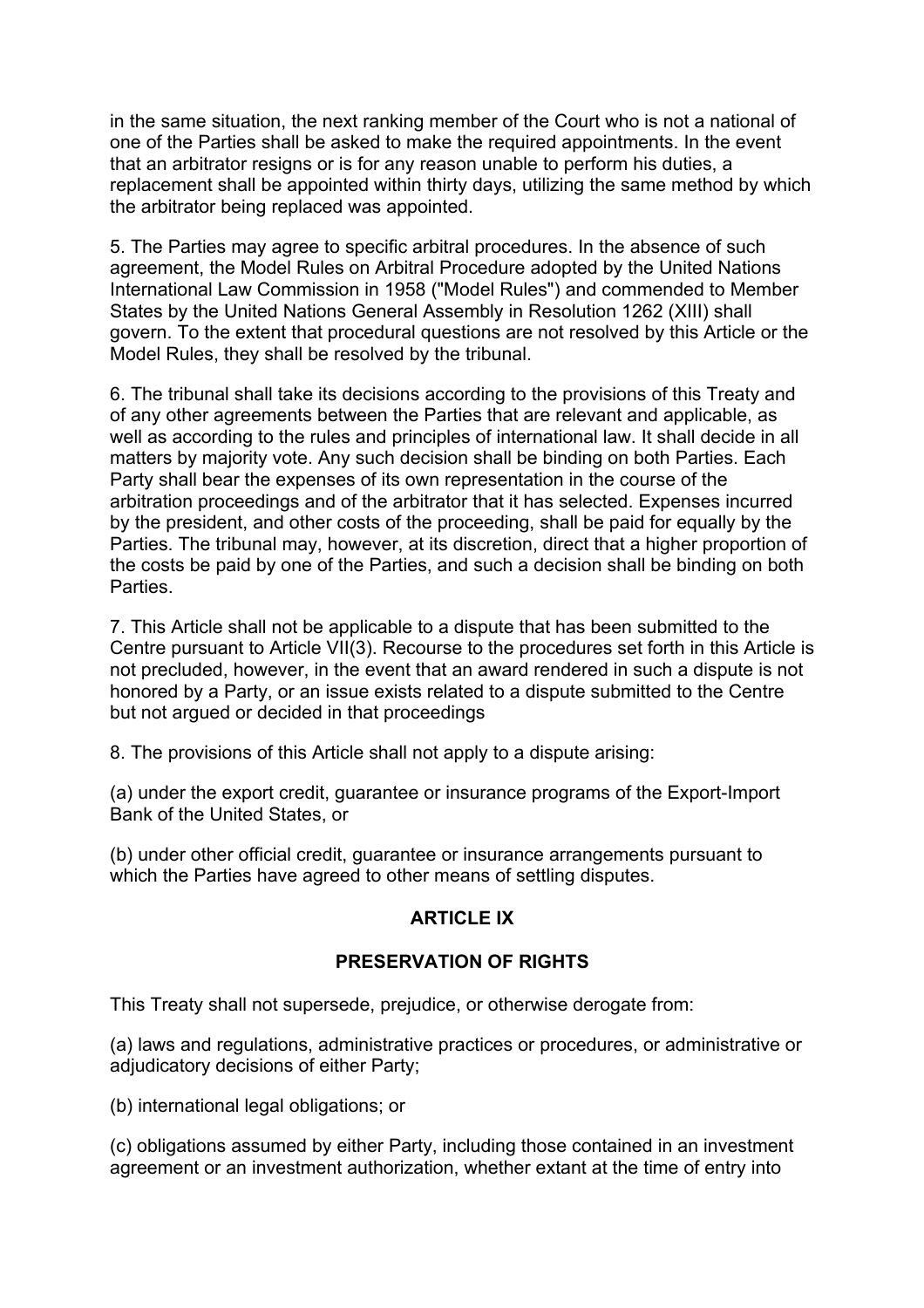force of this Treaty or thereafter, that entitle investments, or associated activities, of nationals or companies of the other Party to treatment more favorable than that accorded by this Treaty in like situations.

### **ARTICLE X**

### **MEASURES NOT PRECLUDED BY THIS TREATY**

1. Treaty shall not preclude the application by either Party of any and all measures necessary for the maintenance of public order and morals, the fulfillment of its obligations with respect to the maintenance or restoration of international peace or security, or the protection of its own essential security interests.

2. This Treaty shall not preclude either Party from prescribing special formalities in connection with the establishment of investments in its territory of nationals and companies of the other Party, but such formalities shall not impair the substance of any of the rights set forth in this Treaty.

### **ARTICLE XI**

### **TAXATION**

1. With respect to its tax policies, each Party should strive to accord fairness and equity in the treatment of investment of nationals and companies of the other Party.

2. Nevertheless, the provisions of this Treaty, and in particular Articles VII and VIII, shall apply to matters of taxation only with respect to the following: (a) expropriation, pursuant to Article III; (b) transfers, pursuant to Article V; or (c) the observance and enforcement of terms of an investment agreement or authorization as referred to in Article VII (1)(a) or (b).

Matters covered by item 2(c) shall not be covered to the extent they are subject to the dispute settlement provisions of a convention for the avoidance of double taxation between the two Parties, unless such matters are raised under such settlement provisions and are not resolved within a reasonable period of time.

#### **ARTICI F XII**

### **APPLICATION OF THIS TREATY TO POLITICAL SUBDIVISIONS OF THE PARTIES**

This Treaty shall apply to political subdivisions of the Parties.

#### **ARTICLE XIII**

#### **ENTRY INTO FORCE AND DURATION, AMENDMENT AND TERMINATION**

1. This Treaty shall be ratified according to the appropriate constitutional procedures of each Party by each of the Parties, and the instruments of ratification thereof shall be exchanged as soon as possible.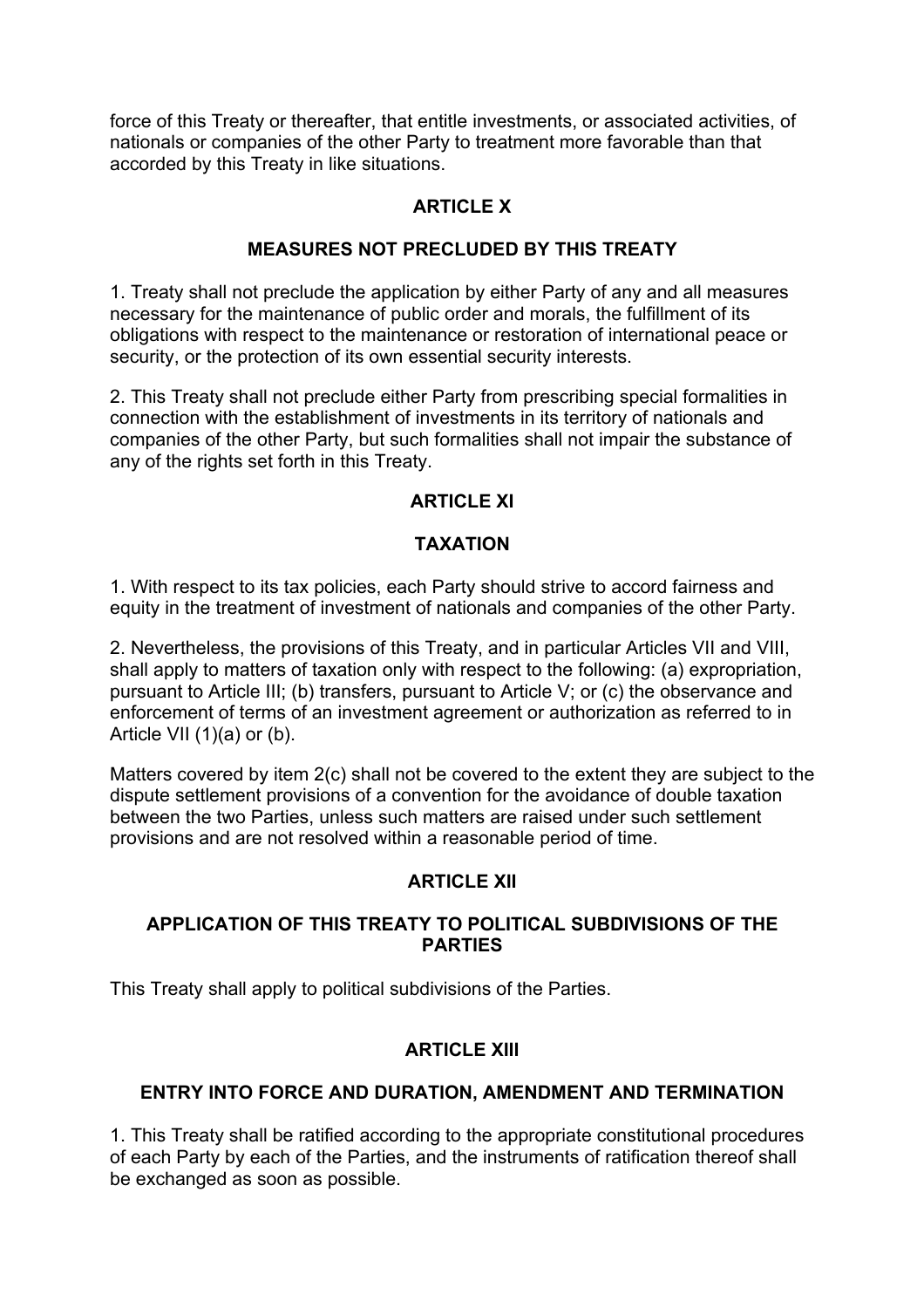2. This Treaty shall enter into force thirty days after the date of exchange of instruments of ratification. It shall remain in force for a period of ten years and shall continue in force unless terminated in accordance with Paragraph 4 of this Article. It shall apply to investments existing at the time of entry into force as well as to investments made or acquired thereafter.

3. Each Party may submit to the other in writing by diplomatic channels proposals for amendment. Any amendment will enter into force as own as it has been agreed to by the two Parties.

4. Either Party may, by giving one year's written notice to the other Party, terminate this Treaty at the end of the initial ten-year period or at any time thereafter.

With respect to investments made or acquired prior to the date of termination of this Treaty and to which this Treaty otherwise applies, the provisions of all of the other Articles of this Treaty shall thereafter continue to be effective for a further period of ten years from such date of termination.

IN WITNESS WHEREOF, the respective Plenipotentiaries have signed this Treaty. DONE in duplicate at Washington, on the sixth day of December, 1983 in the English and French languages, both texts being equally authentic.

FOR THE GOVERNMENT OF THE UNITED STATES OF AMERICA

FOR THE GOVERNMENT OF THE UNITED STATES OF REPUBLIC OF SENEGAL

Robert E. Lighthizer Deputy United States Trade Representative

Moustapha Niasse Minister of State for Foreign Affairs

### **ANNEX**

In accordance with Article II., paragraph 3, each Party reserves the right to maintain limited exceptions in the sectors it has indicated below:

For the United States of America

Air transportation; ocean and coastal shipping; banking; insurance; government grants; government insurance and loan programs; energy and power production; custom house brokers; ownership of real estate; ownership and operation of broadcast or common carrier radio and television stations; ownership of shares in the Communications Satellite Corporation; the provision of common carrier telephone and telegraph services; the provision of submarine cable services; use of land and natural resources.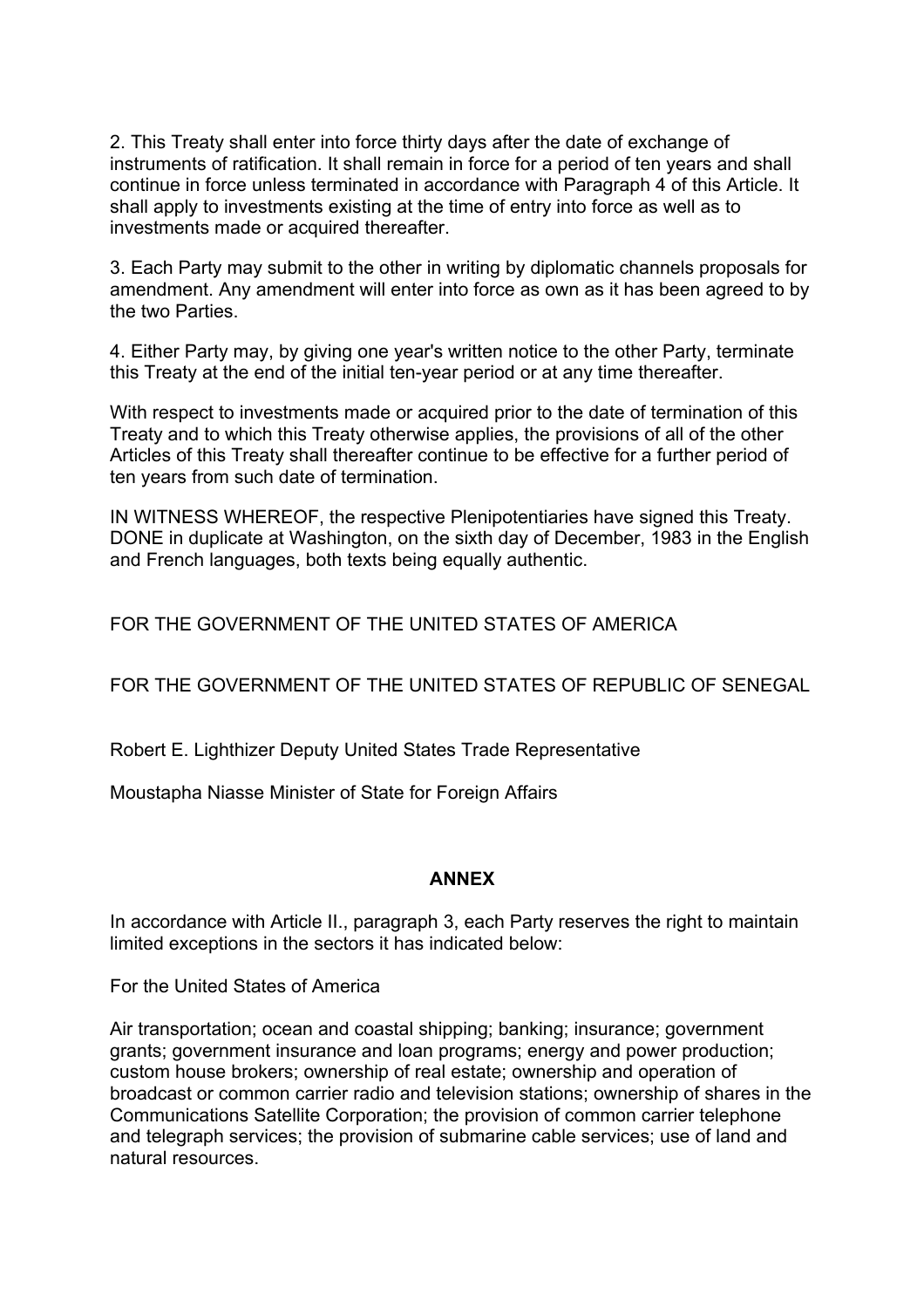#### For Senegal

Small and medium-sized enterprises specified in Law 81-51 of July 26, 1981.

#### **PROTOCOL**

The duly authorized Plenipotentiaries of the Parties have further agreed upon the following provisions, which shall form an integral part of the Treaty on the reciprocal encouragement and protection of investment, signed on this date.

1. The provisions of Article II (6) shall not be construed to confer any rights with respect to the entry and sojourn of persons in the territory of either Party, except as provided by the national law.

2. Without prejudice to the rights set forth in article II, paragraph 6, the Parties recognize that the employment of Senegalese nationals by nationals and companies of the United States maintaining investments within the territory of the Republic of Senegal, where the qualifications of such Senegalese nationals are equal or superior to those of other applicants for employment, would contribute to the economic and social development objectives of the Republic of Senegal.

3. Without prejudice to the obligations set forth in Article II, paragraph 8, the Parties recognize that the purchase of goods and services within the territory of the Party receiving the investment, where such goods and services are available in conditions of price, quality and delivery time equal or superior to those of competitive goods and services and where such purchase is otherwise consistent with the requirements of economic efficiency, can contribute to the economic objectives of the Parties.

4. Payment of compensation shall be considered to be made "without delay" in conformity with Article III(l) if adequate provision has been made prior to the date of the expropriation for the determination and payment of such compensation and the compensation is paid within a period of time no longer than is necessary for the prompt completion of all necessary formalities. In the event of an expropriation by the Republic of Senegal, the discount rate established by the Central Bank of West African States during the period between the expropriation and the payment of compensation shall be considered to be a "commercially reasonable rate" of interest in conformity with Article III(l).

5. In the event that either Party is no longer a Party to the Convention on the Settlement of Investment Disputes between States and Nationals of Other States or the facilities of the International Centre for the Settlement of Investment Disputes are for any other reason not available for the purpose set forth in Article VII(3), the Additional Facility shall be employed for such purposes.

IN WITNESS WHEREOF, the respective Plenipotentiaries have signed this Protocol.

DONE in duplicate at Washington, on the sixth day of December 1983, in the English and French languages, both texts being equally authentic.